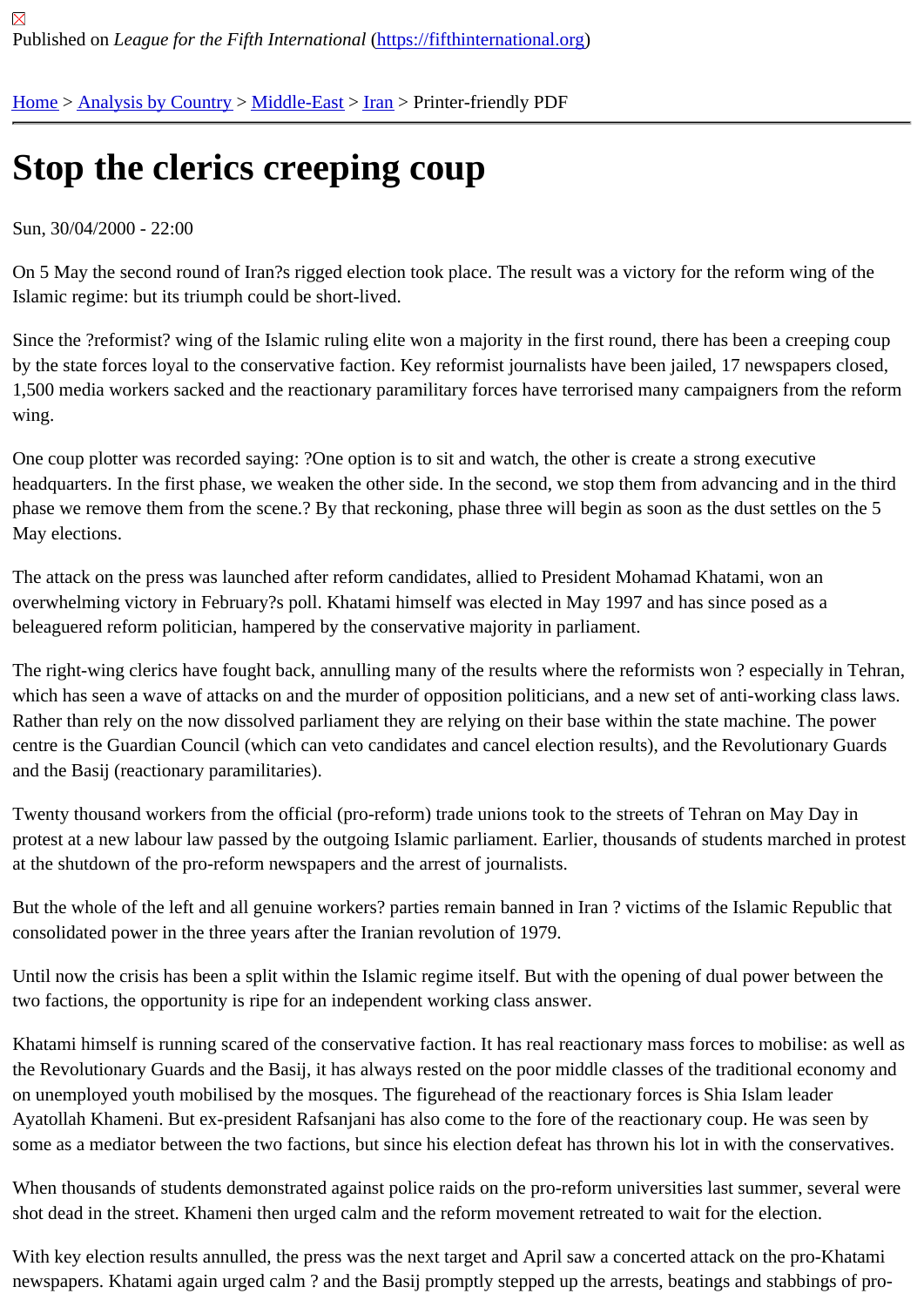reform campaigners.

A parallel process now operates in the factories. One of the last acts of the conservative majority in parliament (Majlis) was to strip labour law protection from 2.8 million workers in small enterprises.

In larger enterprises the Islamic reign of terror has been unleashed during the election period. A factory worker in Alborz told the paper Kar va Kargar (16 January 2000): ?I was attacked because when I held a responsibility in the shora (workers? council), I defended the labour legislation and I wouldn?t back down. For this reason the factory?s security section, the factory?s Islamic Basij (a paramilitary militia) and the management told me off and put so much pressure on me that eventually I lost my immunity so that I couldn?t be elected to the Islamic shora. This time they tried to beat me up to get me out of the scene all together.?

Khatami?s own social base is loosely organised in a movement that brings together a section of the Iranian bourgeoisie keen to defrost relations with the USA in order to open up Iran for super-profitable investment, together with young intellectuals and especially women who are sick of the social repression meted out by the Islamic regime.

The starting point for a revolutionary strategy in this situation is to recognise the Khatami movement for what it is: a reactionary bourgeois opposition to an archaic regime. Khatami still wants an Islamic Republic, and defends the use of repression and torture against all democratic politicians as well as the independent workers? movement.

However, the split in the ruling class ? and Khatami?s chronic failure to curb the brutal repression ? poses socialists with the task of an independent intervention to split workers and progressive youth from Khatami.

There can be no question of voting for Khatami ? or of taking part in the reform movement?s institutions: these are hostile to any socialist argument. But workers can and must defend an unfettered press, fight against the additional restrictions on voting that the conservatives have introduced and support all reforms aimed at improving conditions for women.

The key in all this is mobilising the working class on its own programme. During the 1990s there were more than 500 major strikes. These were organised by clandestine committees of young workers. Together with sections of the students and women fighting oppression, such committees could form the basis of a real anti-capitalist opposition.

The position of the working class is dire. There is 25 per cent unemployment and 24 per cent inflation. More than half the population lives below the poverty line.

Over the past decade workers have shown their willingness to fight for economic reforms ? using protestations of loyalty to the Islamic regime as a cover.

Now the working class has begun tentatively to ally its economic demands ? in particular over the labour laws ? to the Khatami wing?s political fight.

This presents both an opportunity and a grave danger: the opportunity is to transform the economic struggle into a political one for power. The danger is to tie the workers to Khatami?s movement, in which even their basic economic demands will be forced onto the back burner by the capitalists who lead it. Khatami ? like Rafsanjani before him ? sees the state-owned oil industry and the backward bazaar economy as so many obstacles to a neo-liberal bean-feast, with themselves at the head of the table. So they are no allies of workers.

Unfortunately, there is no shortage of left-wing forces to mislead the working class into propping up Khatami. The Tudeh Party ? the official Stalinist party which collaborated with Ayatollah Khomeini in the first stage of murdering the anti-imperialist revolution of 1979 ? has come forward to demand that workers actively vote for Khatami. It warns that the pro-Khatami list is not radical enough and that the movement will not win simply by voting ? but refrains from spelling out what is necessary.